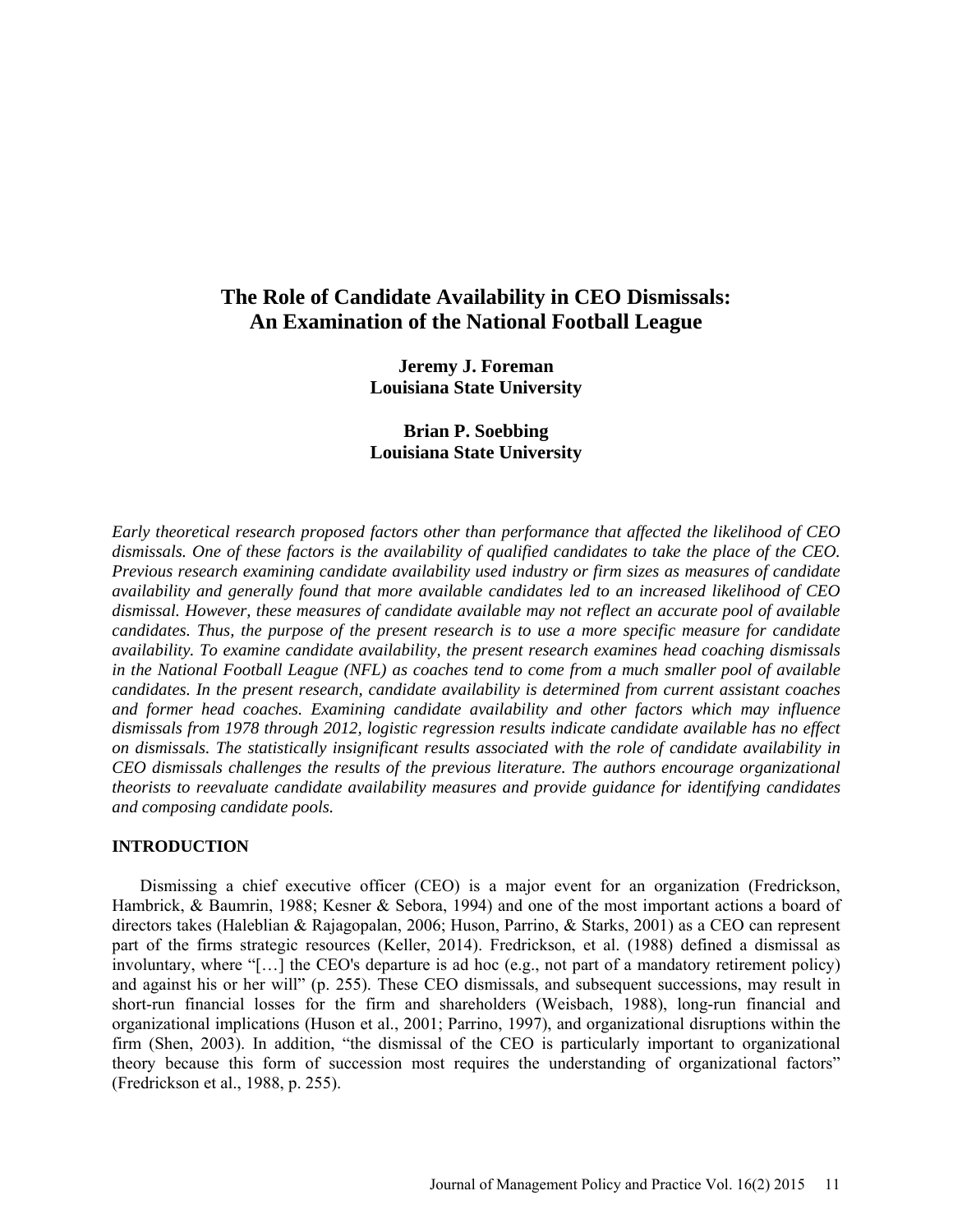Little is known about the factors influencing decisions to dismiss CEOs (Haleblian & Rajagopalan, 2006). Organizational performance is a significant factor, however, it has only been moderately effective in predicting dismissals (Fredrickson et al., 1988; Kesner & Sebora, 1994; Pitcher, Chreim, & Kisfalvi, 2000). Fredrickson et al. (1988) stated dismissing a CEO is not always a rational decision based on organizational performance and proposed a theoretical model for CEO dismissals incorporating sociopolitical constructs, those factors dealing with "interpersonal relations, coalitions, and power" (Fredrickson et al., 1988, p. 256). These constructs identified by Fredrickson et al. (1988) were the (a) board's expectations and attributions, (b) board's allegiances and values, (c) power of the incumbent CEO, and (d) availability of qualified candidates. Furthermore, they warned "[…] those interested in testing the present model should be aware that its ceteris parabis argument requires all variables to be included" (p. 268). Data limitations prevented many researchers from including all four socio-political constructs in their models, predominantly excluding the availability of qualified candidates (Cannella  $\&$ Lubatkin, 1993). Due to data limitations providing only partial empirical tests of the Fredrickson et al. (1988) model, "we are not yet in a position to test the whole model with large sample methods" (Pitcher et al., 2000, p. 626).

The purpose of this paper is to empirically test the comprehensive Fredrickson et al. (1988) model, specifically examining the role of candidate availability in CEO dismissals. Candidate availability is differentiated from other proxies such as firm and industry size and utilizes findings from previous research to develop a measurement of actual qualified candidates to fill CEO vacancies. To test the Fredrickson et al. (1988) model, National Football League (NFL) head football coaching involuntary dismissals from 1978 through 2012 are examined. Previous research noted many similarities between the role and responsibility of an NFL head coach and a CEO (e.g., Ndofor, Priem, Rathburn, & Dhir, 2009). Estimating a logistic regression model, the present research finds candidate availability does not impact dismissals. This result challenges previous research using proxies for candidate availability which showed a significant impact. As a result, the present research contributes to the literature by challenging the existing literature regarding the role that candidate availability plays in regards to organizations deciding to dismiss their CEO.

#### **LITERATURE REVIEW**

Fredrickson et al. (1988) argued, in addition to organizational performance, socio-political factors help explain boards' decisions to retain or dismiss CEOs. Three of the four socio-political factors identified by Fredrickson et al. (1988) have been examined extensively in the literature. Board's expectation, proxied by financial analysts' earnings and earnings per share forecasts, provided empirical evidence in support of CEO dismissals occurring after an organization, and by extension a CEO, achieves results which fail to meet expectations (Farrell & Whidbee, 2003; Puffer & Weintrop, 1991). Boards of directors who have allegiances toward CEOs will likely be less critical of the CEO's performance, especially for directors who appointed the CEO (Cannella & Lubatkin, 1993). Additionally, longer tenures shared between the directors and the CEO result in enhanced trust, and therefore, stronger allegiances (Kosnik, 1990; Wiersema & Bantel, 1992). CEO dismissals were also less likely to occur when CEOs hold power in a firm, whether through ownership (Boeker, 1992; Salancik & Pfeffer, 1980), CEO duality (Wiersema & Zhang, 2011), or CEO tenure (Lausten, 2002).

The fourth socio-political factor identified by Fredrickson et al. (1988) is the availability of qualified candidates. Fredrickson et al. (1988) theorized if a supply of qualified candidates exists to replace the incumbent CEO, a dismissal is more likely to occur, holding constant all other socio-political factors. Directly examining the link between candidate availability and CEO dismissals is a difficult task. The hiring process of firms is secretive, further limiting the abilities of researchers to examine its effect on dismissals (Tian, Haleblian, & Rajagopalan, 2011). Therefore, researchers examined the availability of qualified candidates by utilizing characteristics pertaining to country-specific industry and firm sizes (e.g., Crossland & Chen, 2013; Parrino, 1997) or omitted the variable altogether (Cannella & Lubatkin, 1993).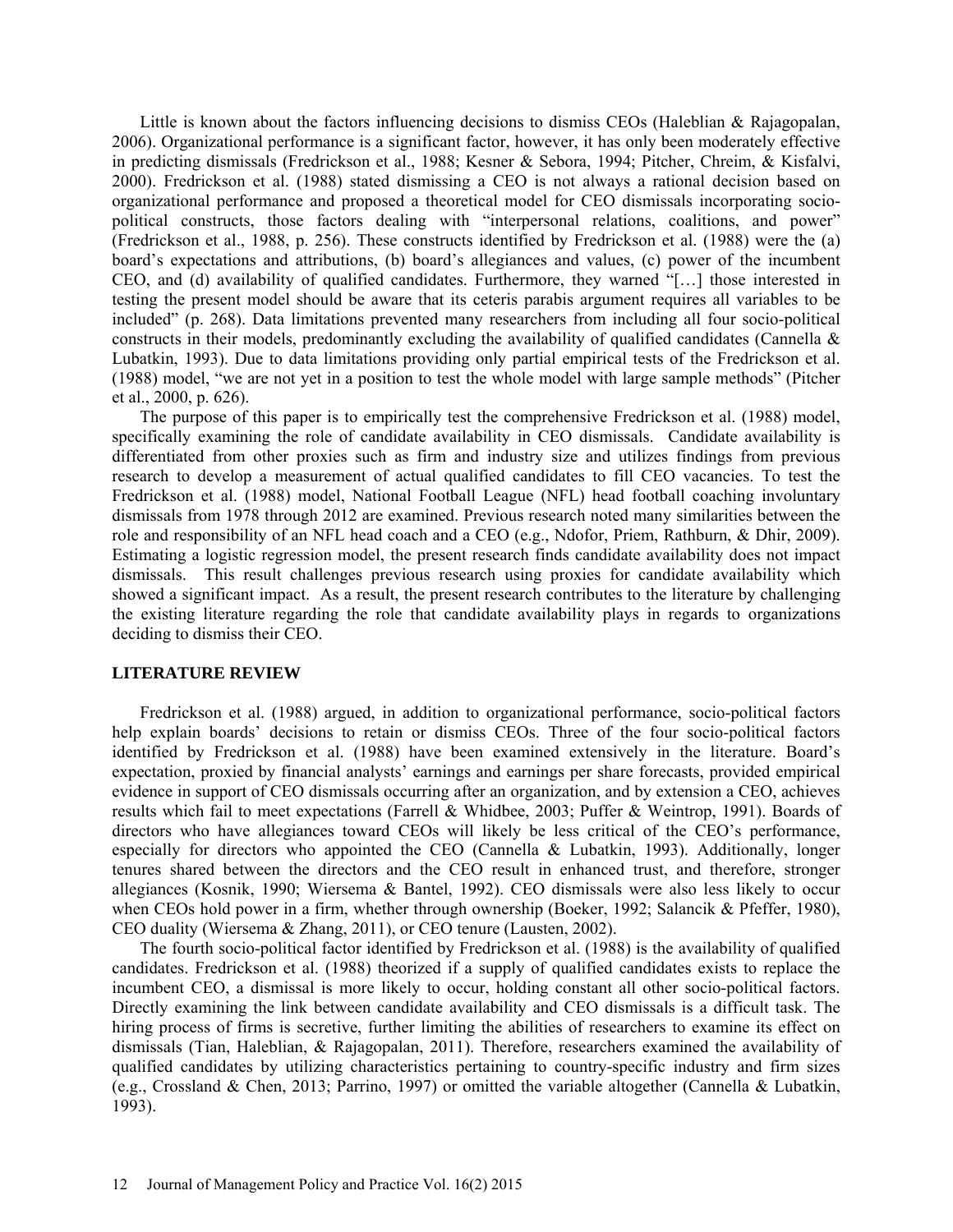One justification for excluding candidate availability from CEO dismissal models is the assumption that a Board of Directors would not dismiss a CEO if a pool of qualified candidates were not readily available (Crossland & Chen, 2013). Neglecting candidate availability in the CEO dismissal model by assuming Board of Directors competence challenges the framework and warning brought forth by Fredrickson et al. (1988). Furthermore, assuming Board of Directors' competence instead of including qualified candidate availability in a model can be challenged by the irrationality in the succession decision making process (Khurana, 2002). Another discrepancy in assuming the existence of a qualified candidate pool is the pool of candidates with the necessary leadership experience is limited and may be further limited when searching for candidates with experience within the particular industry (Davidson III, Ning, Rakowski, & Elsaid, 2008).

Dalton and Kesner (1983) stated larger firms have more potential candidates. Therefore, it is commonplace for researchers to proxy for internal candidates availability by using measures of firm size such as number of employees in a firm (Farrell & Whidbee, 2003) or sales figures (Huson et al., 2001). These proxies often neglect the availability of external candidates and are highly correlated with other factors such as size of the Board of Directors (Huson et al., 2001), which may be linked to CEO dismissals due to decreases in profitability (Eisenberg, Sundgren, & Wells, 1998) or lack of consensus among directors (Pfeffer & Moore, 1980). Thus, these factors are not necessarily due to increased candidate availability.

Though many studies have either neglected candidate availability or attempted to proxy for candidate availability without examining the quantity of actual available and qualified candidates, researchers have been able to produce information regarding candidates for CEO vacancies. Parrino (1997) stated "CEOs at firms in homogeneous industries are more likely to be forced from their positions and are more likely to be replaced by executives from other firms in their industries" (p. 195). Jalal and Prezas (2012) contributed to Parrino's (1997) findings by revealing firms from larger industries (i.e., industries with larger numbers of firms) were more likely to appoint successors from within their industry. Greve (2009) stated the labor market for CEOs is a national one, prompting Crossland and Chen (2013) to operationalize the availability of qualified candidate in their international research to a country-specific candidate pool.

Previous research identified organizational performance, expectations, allegiances and values, CEO power, and candidate availability as possible causes of CEO dismissals. The availability of qualified candidates is often neglected in empirical models, however, variables such as firm size are used as a proxy which does not necessarily reflect availability. The NFL is examined to look at the role that candidate availability impacts decision to dismiss the CEO.

#### **Empirical Setting**

To test the Fredrickson et al. (1988) model, data on head coaching dismissals in the National Football League (NFL) from 1978 through 2012 is used. Fredrickson et al. (1988) compared NFL head coaches to CEOs in terms of tenure. Previous research cited the usefulness of data available using sport as an empirical setting to quantitatively examine economic and managerial theories and phenomena, with executive turnover and succession being a common area of research (Day, Gordon, & Fink, 2012).

Formed in 1920, the NFL grew to become the most popular professional sport in the United States. For the 2014-2015 season, the NFL has 32 teams in 30 U.S. Government defined Metropolitan Statistical Areas. According to *Forbes* magazine, the average franchise value for an NFL team in 2013 was \$1.17 billion. In terms of examining involuntary dismissals, the NFL provides homogenous industry (i.e., specific to elite football) in which firm sizes (i.e., rosters and coaching staffs) are similar and industry size is relatively stable (28 teams in 1976 to 32 teams in 2014). Contrary to other industries, the league, its member clubs, and its coaches represent a relatively closed group of individuals whereas one does not see a movement out of the industry (e.g., football coach to automobile company) compared to other industries.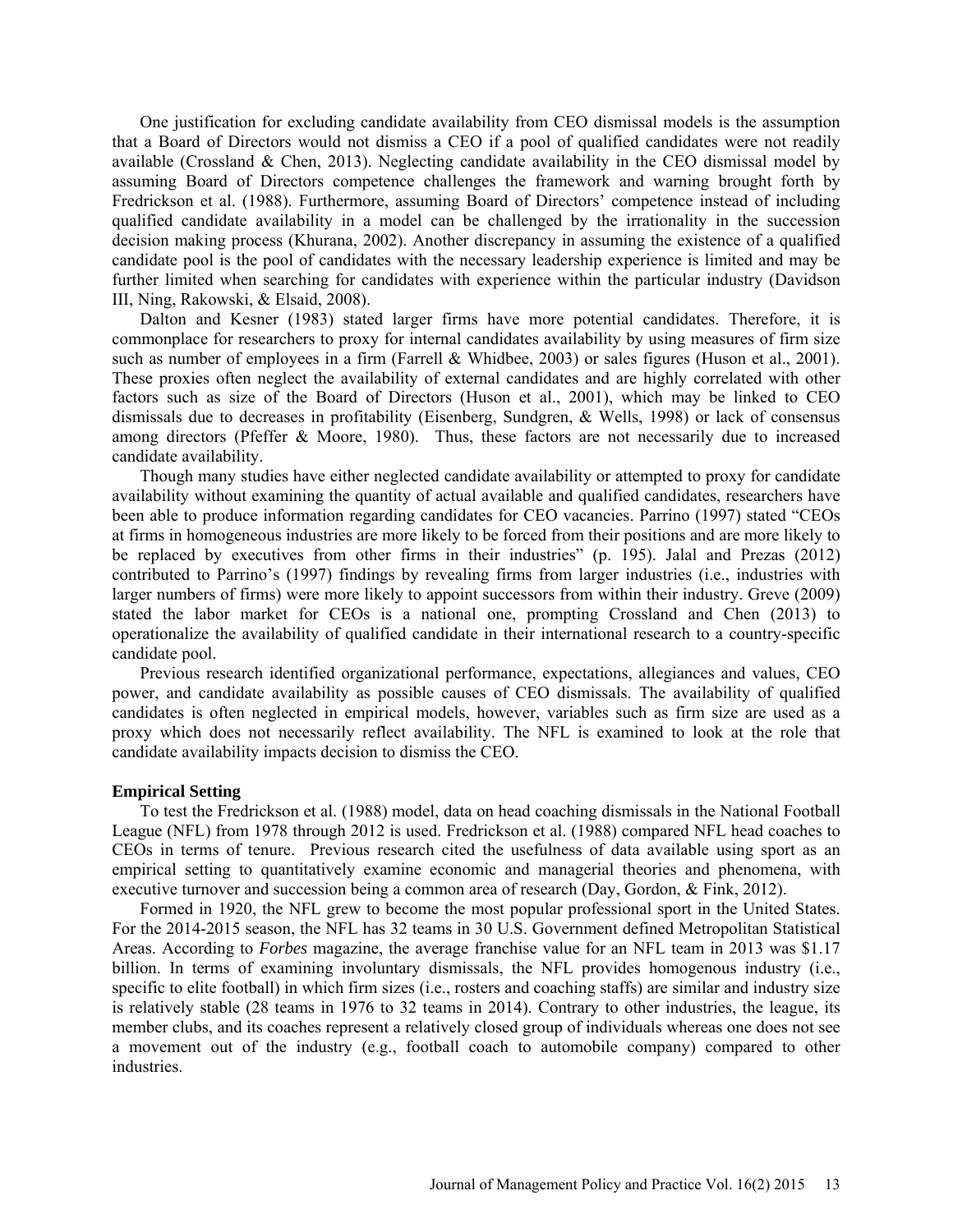#### **METHOD**

To examine coaching dismissals in the NFL, secondary data was utilized covering a sample period from the 1978-1979 season through the 2012-2013 season regarding head coach turnover and team and coach characteristics. The unit of observation is a team-season. The 35 season sample period yields 1,041 team-season observations. The binary dependent variable of involuntary dismissal (*IDISMISS*) was coded with the value of 1 if the head coach who began the season was involuntarily dismissed from the team's head coach position. To decipher whether a coach left voluntarily or involuntarily, a review of newspaper articles was utilized through Factiva (academic license) where key terms synonymous with *fired<sup>1</sup>* were used to separate voluntary from involuntary dismissals.

### **Independent Variables**

The independent variables revolve around the pool of available and qualified candidates who would be likely replacements for a dismissed head coach. Most NFL head coach successors are already employed by an NFL team as offensive and defensive coordinators. In addition, former NFL head coaches who departed from their previous position are also available to be hired (Mielke, 2007; Solow, Solow, & Walker 2011). As a result, variables for available and qualified candidates for both NFL coordinators and former NFL head coaches are used. The assumption made in the present research is NFL offensive and defensive coordinators aspire to secure NFL head coaching positions, and are, therefore, available per the criteria established by Fredrickson et al. (1988). Fee, Hadlock, and Pierce (2006) found NFL coordinators promoted to NFL head coaches were often high performing individuals on high performing teams. Therefore, NFL coordinators are deemed to be available and qualified if they meet both of the following criteria. First, in the observed season, they were on a team which exhibited sustained organizational performance defined by an average team winning percentage within the top 20 percent of the NFL (which would be the top six teams in the current NFL structure, including any additional teams who are tied for a top six position) over the three year period prior to the observed season. Second, in the observed season, their team had a top 20 percent offense (defense) in terms of points scored (allowed). If an offensive (defensive) coordinator satisfies both of these criteria, he is included in the offensive and defensive coordinator pool (*OCDCPOOL*).

For the pool of available and qualified former head coaches, head coaches who were involuntarily dismissed (e.g., did not retire or otherwise voluntarily leave the organization) in the observed or previous season and who were not hired as head coaches at the end of the observed season are considered to be available candidates for head coaching positions. Since former head coaches already demonstrated their abilities as head coaches, and some of the uncertainty associated with promotions is reduced (Longley & Wong, 2011), coaches can be evaluated based on their head coaching performance. Former head coaches are identified as qualified if they: (a) had more winning seasons (i.e., full seasons in which they won more games than they lost) than non-winning seasons or (b) won more than half of their games in their career as a head coach. If a former head coach is available, qualified, and involuntarily dismissed in the previous season, he is included in the *PREVYRHC* pool of candidates and if the available, qualified head coach was dismissed in the observed season, he is included in the *CURRYRHC* pool of candidates.<sup>2</sup> For teams dismissing their winning head coach during the season, one candidate is subtracted from *CURRYRHC* since the dismissing team is not likely to rehire the same head coach dismissed during the observed season. The three aforementioned independent variables (i.e., *OCDCPOOL*, *PREVYRHC*, and *CURRYRHC*) are tabulated to form a fourth variable, the entire NFL head coach candidate pool (*CANDPOOL*).

#### **Control Variables**

To control for other confounding factors, 21 control variables are utilized. These control variables fall into the following categories: (a) organizational performance, (b) the other three socio-political factors identified by Fredrickson et al. (1988) (i.e., expectations and attributions, values and allegiances, and incumbent power), (c) candidate-related controls, (d) ownership types, and (e) demographic variables.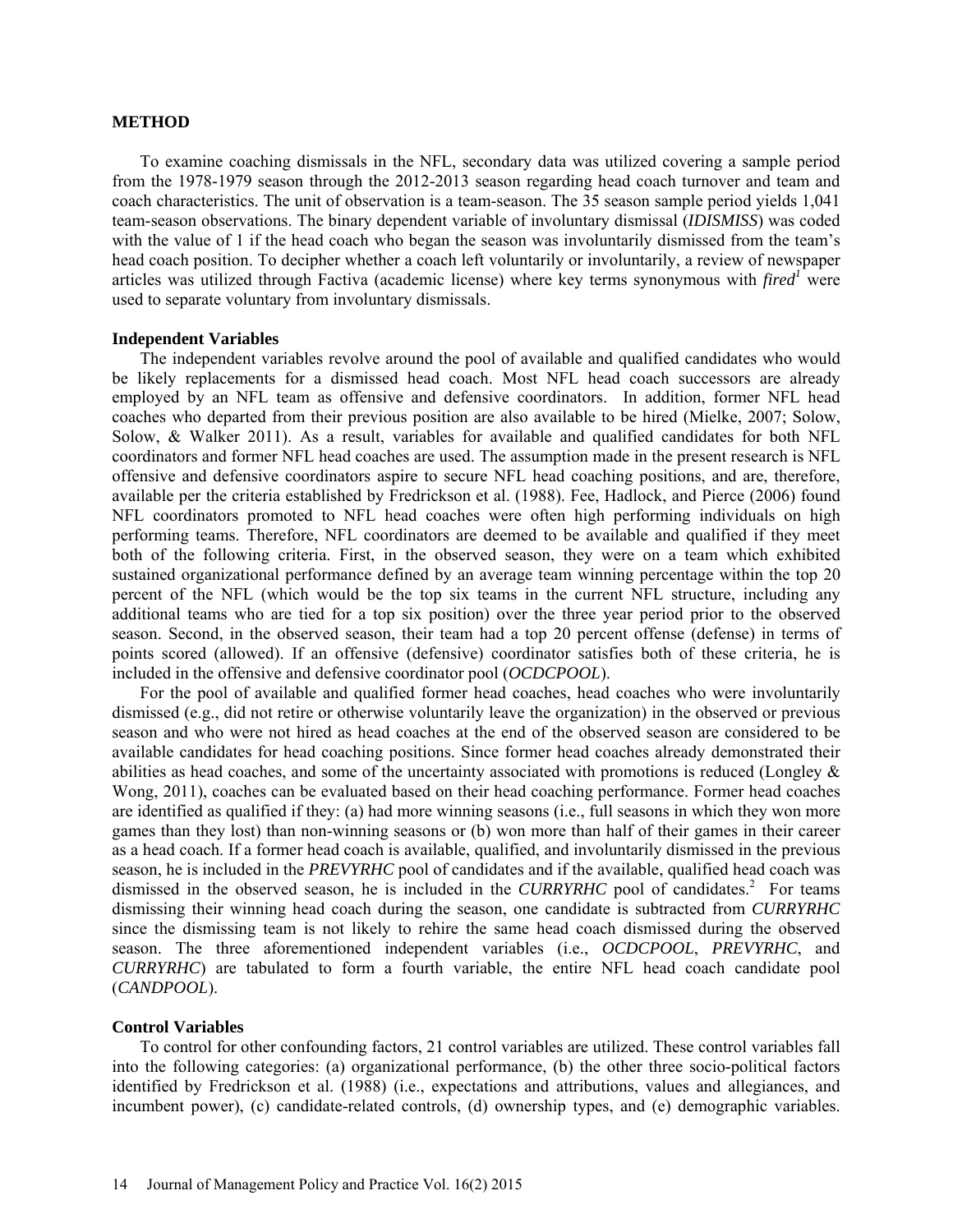Regular season winning percentage in the observed season (*WINPCT*) is used to measure organizational performance.

Expectations can be based on previous organizational performance, which may have established a standard for the organization, as well as current expectations. Performance expectations are modeled in two ways. The first way is based on historical organizational performance similar to Holmes (2011), accounting for performance in terms of regular season win percentage from the previous season  $(WINPCT<sub>i-1</sub>)$ , two seasons prior to the observed season  $(WINPCT<sub>i-2</sub>)$ , and three through ten seasons prior to the observed season (*WINPCTj-3→10*). For teams which have not been in existence one, two, or three years prior to the observed season, the observation is removed from the sample. For *WINPCT<sub>j-3→10</sub>*, if a team has not been in existence for the full ten years prior to the observed season, the average for the available years in that time span is used.

The second way looks at evaluations by outside individuals. In non-sport businesses, these expectations generally come from outside investment analysts (Puffer & Weintrop, 1991). These outside analysts provide estimates regarding key performance measures and "mediate information flows between companies and other market participants who may invest in or do business with these firms" (Pollock & Gulati, 2007, p. 347). Previous research found upper managers of organizations not performing relative to the expectations are more likely to be dismissed (e.g., Farrell & Whidbee, 2003; Puffer & Weintrop, 1991).

To model outside performance expectations, the percentage of regular season games a team covered against the point spread as established by the betting markets (*COVERATS*) is used. A point spread is a prediction regarding the closeness of the game when including all relevant information (Kilduff, Elfenbein, & Staw, 2010). Despite various biases found in betting markets (e.g., sentiment bias), point spreads are still efficient predictors of actual game outcomes (Sauer, 1998). In addition, unlike non-sport CEOs who actively manage external performance expectations (Farrell & Whidbee, 2003), NFL coaches do not actively manage point spreads.

Frederickson et al. (1988) noted that board's allegiances and values were also important indicators of a CEO dismissal. Board's allegiances and values are operationalized in three ways. The first allegiances and values variable accounts for the observed head coach's win percentage against conference opponents which was also used by Holmes (2011). Due to the scheduling differences between college football and the NFL, examining games against division opponents in the NFL would be highly correlated with overall winning percentages since for a large portion of this sample, half of a team's opponents were from within their division. Another allegiances and values variable Holmes (2011) used was a bowl games variable which subtracts the number of bowl game losses from bowl game. Holmes found this variable to be statistically insignificant. Bowl games, which are postseason games typically played by highly visible and top performing college teams, are similar to playoff games in the NFL. A head coach's playoff success in this study was calculated in the same fashion as in the Holmes model with playoff losses subtracted from playoff wins (*PLAYOFFS*).

The board of directors makes the CEO dismissal decisions (Mintzberg, 1983). Therefore, if a relationship has been established and concurrent tenures have forged a partnership in which both parties have agreed on the desired direction of the organization, allegiances will be strong and CEO dismissal will be less likely (Mizruchi, 1983; Pfeffer & Moore, 1980). To model this relationship, Holmes (2011) used a dichotomous variable indicating if the college had a new athletic director. Athletic directors are responsible for making personnel decisions in athletic departments such as the dismissal of a head coach (Marburger, 2013). In the NFL, a general manager who may also be responsible for personnel decisions regarding the hiring and firing of athletes (Brown, Farrell, & Zorn, 2007). Instead of using a dichotomous variable to establish whether a new general manager was hired for an observed season, the present research uses a variable that subtracts the number of seasons the general manager has been employed by the team from the number of seasons the head coach has been employed by a team (*HCGMDIFF*).

The remaining major factor influencing CEO dismissal according to Fredrickson et al. (1988) is incumbent power. In the NFL, it is possible for the head coach to hold an additional position within the organization which allows him to make direct decisions on matters such as the hiring and firing of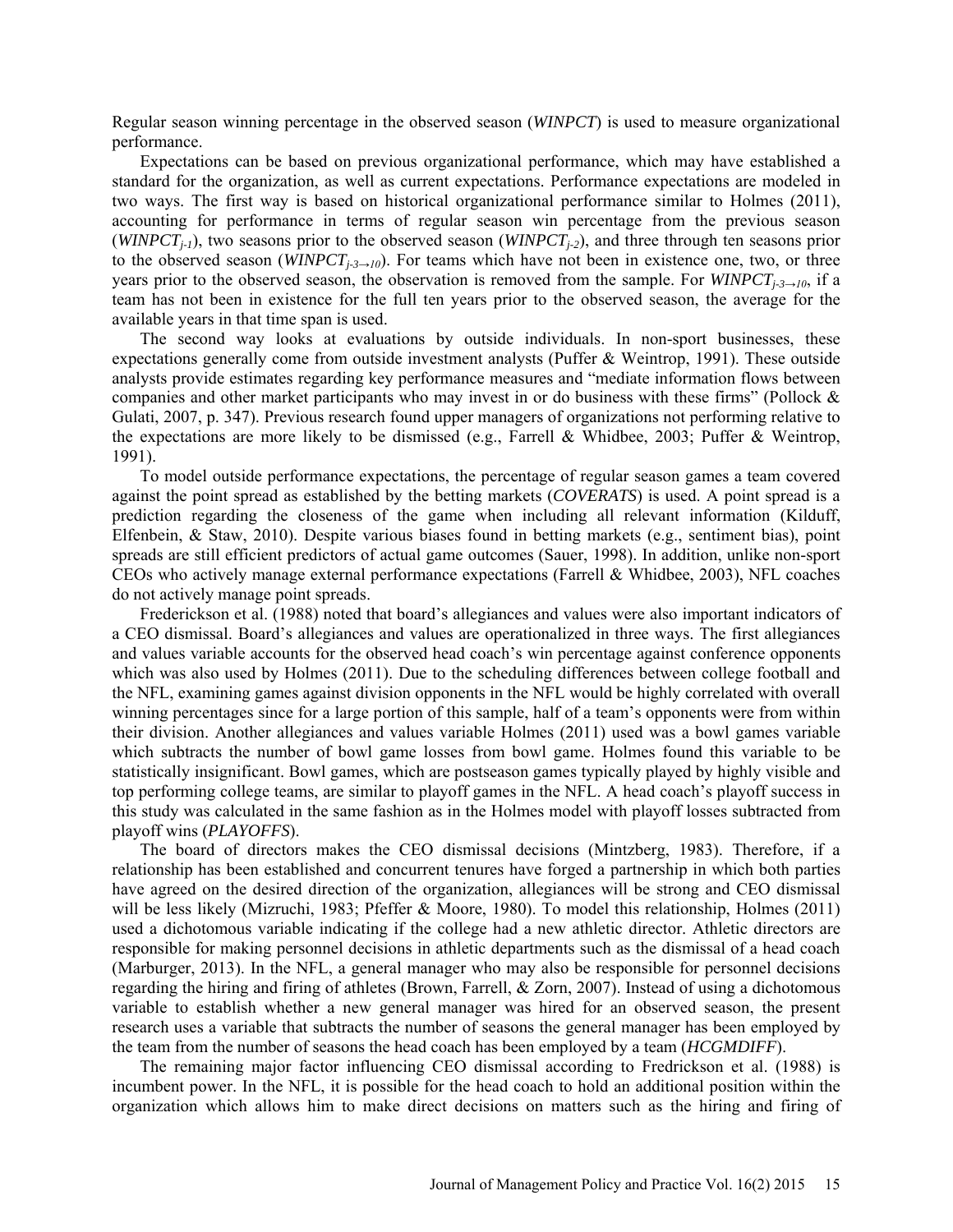athletes such as a general manager or director of player personnel position. A dichotomous variable (*DUALROLE*) in this study is used to identify whether a head coach has this additional role and is coded with the value of 1 if he does have a dual role. Fredrickson et al. (1988) also stated that, due to the increasing power of the CEO over time, there is an inverse relationship between CEO tenure and the likelihood of dismissal. Therefore, a variable for head coach tenure (*TENURE*) is included. Additionally, to account for a possible reluctance to dismiss a CEO with less than one year of tenure, a dichotomous variable indicating whether a CEO is in his first year (coded with the value of one) or not (coded with the value of zero) is included in the models (*FIRSTYR*).

To separate the effects of the candidate pool independent variables from often used proxies such as firm size, a firm size variable is included in the models (*FIRMSIZE*).<sup>3</sup> *FIRMSIZE* is the size of the market for the metropolitan statistical area population (in millions) of the organization. Since the independent variables of interest measure the supply of qualified candidates available for head coach positions, it is also important to control for candidate demand. Consistent with Allen and Chadwick (2012), the number of head coaching vacancies in the observed season (*OPENINGS)* is included, regardless of head coach departures.4 This approach prevents artificially inflating the correlation among the observations with dismissals.

Different types of ownership structures can result in distinct variations in the organizational decisionmaking process. Carroll (1984) suggested founders of organizations typically possess characteristics which guide their decision-making differently from their successors. Andres (2008) reinforced the idea that founders operate differently by examining differences between founding-family owned organizations and family owned organizations which were not founders. Therefore, a dichotomous variable indicating whether an owner was the original owner of the organization *(ORIGINAL)* is included in the model. This variable is coded with a value of 1 for original owners and 0 otherwise.

Though Fredrickson et al. (1988) focused on publicly owned organizations, our unique data set incorporates publicly owned, consortium owned, sole proprietor owned, and family owned organizations. As stated previously, different ownership structures may cause an organization to behave differently (Winfree & Rosentraub, 2012). Thus, four dichotomous and mutually exclusive ownership variables are used in the model with the reference group being franchises that are publicly owned. The majority owner of each observed franchise is categorized as either owners by consortium (*CONSORT*), single owners (*SINGLE*), or family owners. Acknowledging the first generation of family ownership may be significantly different from subsequent generations (Villalonga & Amit, 2006), family owners are partitioned into the first generation of family ownership (*FIRSTGEN*) and subsequent generations of family ownership (*SUBGEN*). Data on ownership types was gathered from online media sites, which identified majority and original owners (primarily through pro-football-reference.com). Once majority owners were identified, media sites were used to best decipher whether the majority owner was a sole owner, consortium owner, first generation owner, or subsequent generation owner.

The final two control variables are demographic variable for the age of the head coach (*AGE*) and whether the head coach is a visible racial minority (*MINORITY*). The minority status of head coaches in relation to dismissals has been examined in previous research regarding NFL head coach employment opportunities (Holmes, 2011; Solow et al., 2011).

#### **MODEL**

The model takes the broad form:

IDISMISS<sub>ij</sub> = β<sub>1</sub>(INDVAR)<sub>ij</sub> + β<sub>2</sub>(WINPCT)<sub>ij</sub> + β<sub>3</sub>(WINPCT)<sub>i(j-1)</sub> + β<sub>4</sub>(WINPCT)<sub>i(j-2)</sub> + β<sub>5</sub>(WINPCT)<sub>i(j-3→10)</sub>  $+ \beta_6$ (COVERATS)<sub>ii</sub> + β<sub>7</sub>(PLAYOFFS)<sub>ii</sub> + β<sub>8</sub>(DIVISION)<sub>ii</sub> + β<sub>9</sub>(HCGMDIFF)<sub>ii</sub> + β<sub>10</sub>(HCOWNDIFF)<sub>ii</sub> +  $\beta_{11}(DUALROLE)_{ij} + \beta_{12}(TENURE)_{ij} + \beta_{13}(FIRSTYR)_{ij} + \beta_{14}(FIRMSIZE)_{ij} + \beta_{20}(OPENINGS)_{ij} +$  $\beta_{15}(ORIGINAL)_{ij} + \beta_{16}(SINGLE)_{ij} + \beta_{17}(CONSORT)_{ij} + \beta_{18}(FIRSTGEN)_{ij} + \beta_{19}(SUBGEN)_{ij} + \beta_{10}(SURGEN)_{ij}$  $\beta_{21}(\text{MINORITY})_{ii} + \beta_{22}(\text{AGE})_{ii} + e_{ii}$  (1)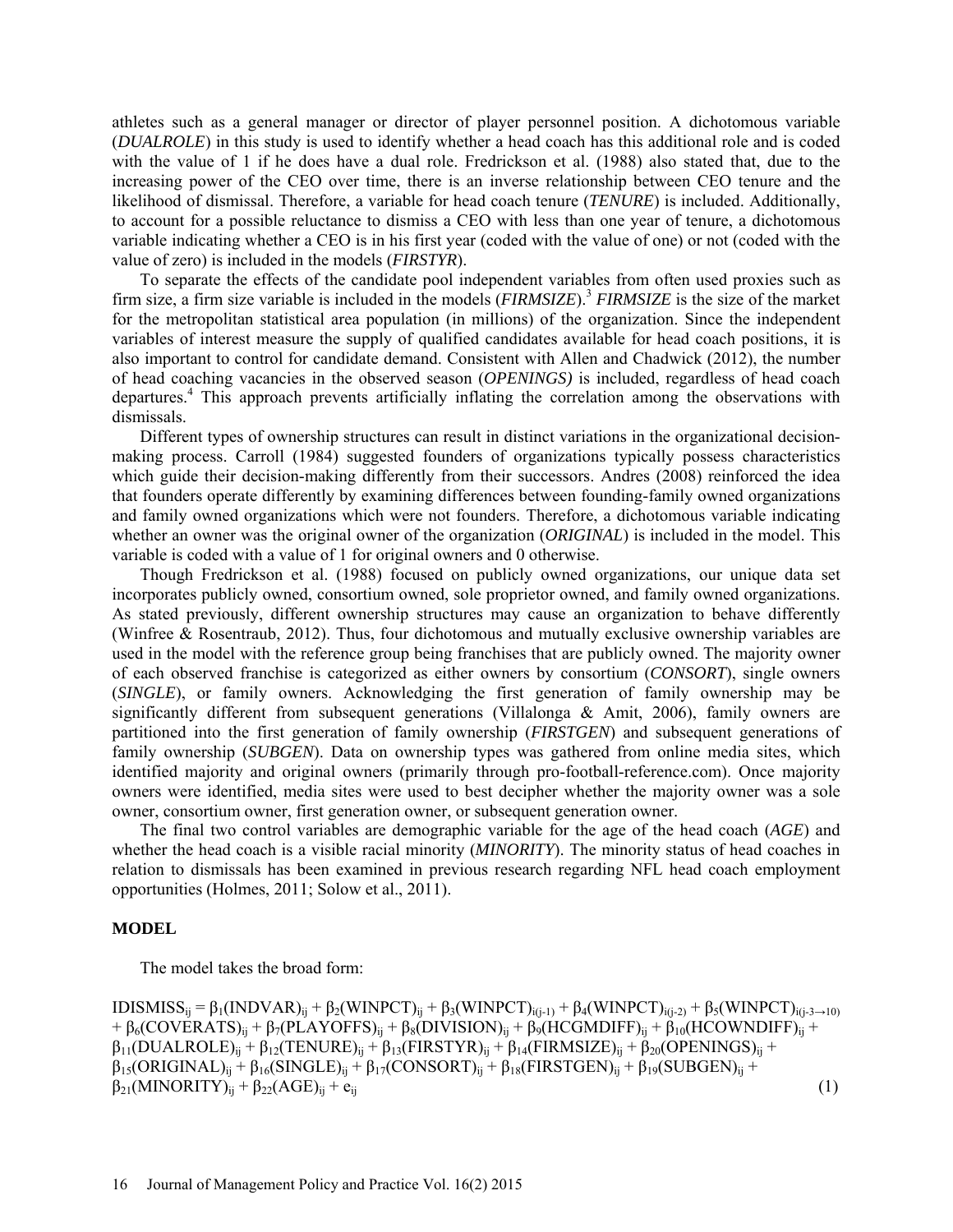where  $i$  indicates team,  $j$  indicates season, and  $e$  is the error term. Since the dependent variable (*IDISMISS)* is a dichotomous variable, discrete estimation techniques such as logit and probit should be used (Maddala, 1983). In the present study, a logistic regression model is estimated.

#### **Estimation Issues**

The correlation coefficients between each of the variables in the model were examined to look for multicollinearity. None of the coefficients exceeded the standard threshold of 0.8, indicating that multicollinearity is not an issue (Tabachnick & Fidell, 2007). A Hausman test was conducted and indicated controlling for random effects was more appropriate than fixed effects.

In addition, some team-season observations are eliminated in the present research. Some teams have not been in the NFL for at least three seasons. The 1978 observations from the Tampa Bay Buccaneers and Seattle Seahawks were removed due to being established in 1976 and not having sufficient data for *WINPCT<sub>j-3→10</sub>*. Sufficient data was also not available for *WINPCT<sub>j-3→10</sub>* for the Carolina Panthers or Jacksonville Jaguars in 1995, 1996, and 1997 since there first NFL season was in 1995. Similarly, the Cleveland Browns reemerged in 1999 and the Houston Texans' first season was in 2002, so each of these teams is missing data for *WINPCT<sub>i-3→10</sub>* for the first three seasons of their respective existences. As a result of these eliminations, the final sample has 1,027 team-season observations.

#### **RESULTS**

Summary statistics revealing the means and standard deviations of the dependent variable, independent variables, and control variables are exhibited in Table 1. In this sample, the average annual dismissal rate was 15.1%. An average of five coordinators and one dismissed head coach from the previous season were identified as for the proxy of being available and qualified for a head coach position. About one head coach per three seasons who was dismissed within the season fit the criteria of being a qualified head coach candidate.

| Variable                 | Mean      | Std. Dev. | Min      | Max   | Median           |
|--------------------------|-----------|-----------|----------|-------|------------------|
| <b>DISMISS</b>           | 0.151     | 0.358     | $\theta$ | 1     | $\boldsymbol{0}$ |
| <b>OCDCPOOL</b>          | 5.022     | 1.527     | 1        | 9     | 5                |
| <b>PREVYRHC</b>          | 1.246     | 1.131     | $\Omega$ | 4     | 1                |
| <b>CURRYRHC</b>          | 0.339     | 0.675     | $\Omega$ | 3     | $\boldsymbol{0}$ |
| <b>CANDPOOL</b>          | 6.608     | 2.098     | 1        | 13    | 6                |
| <b>WINPCT</b>            | 0.501     | 0.188     | 0.000    | 1.000 | 0.500            |
| $WINPCT_{i-1}$           | 0.502     | 0.188     | 0.000    | 1.000 | 0.500            |
| $WINPCT_{i-2}$           | 0.502     | 0.189     | 0.000    | 1.000 | 0.500            |
| WINPCT <sub>i-3→10</sub> | 0.496     | 0.117     | 0.000    | 0.786 | 0.494            |
| <b>COVERATS</b>          | 0.513     | 0.119     | 0.188    | 0.875 | 0.500            |
| <b>PLAYOFFS</b>          | 0.455     | 2.257     | $-4$     | 12    | $\boldsymbol{0}$ |
| <b>DIVISION</b>          | 4.101     | 12.979    | $-18$    | 67    | $\overline{2}$   |
| <b>HCGMDIFF</b>          | $-2.316$  | 7.295     | $-45$    | 22    | $\theta$         |
| <b>HCOWNDIFF</b>         | $-14.844$ | 16.567    | $-83$    | 24    | $-11$            |
| <b>DUALROLE</b>          | 0.136     | 0.343     | $\Omega$ |       | $\theta$         |
| <b>TENURE</b>            | 3.467     | 4.279     | $\theta$ | 28    | $\overline{2}$   |

# **TABLE 1 SUMMARY STATISTICS**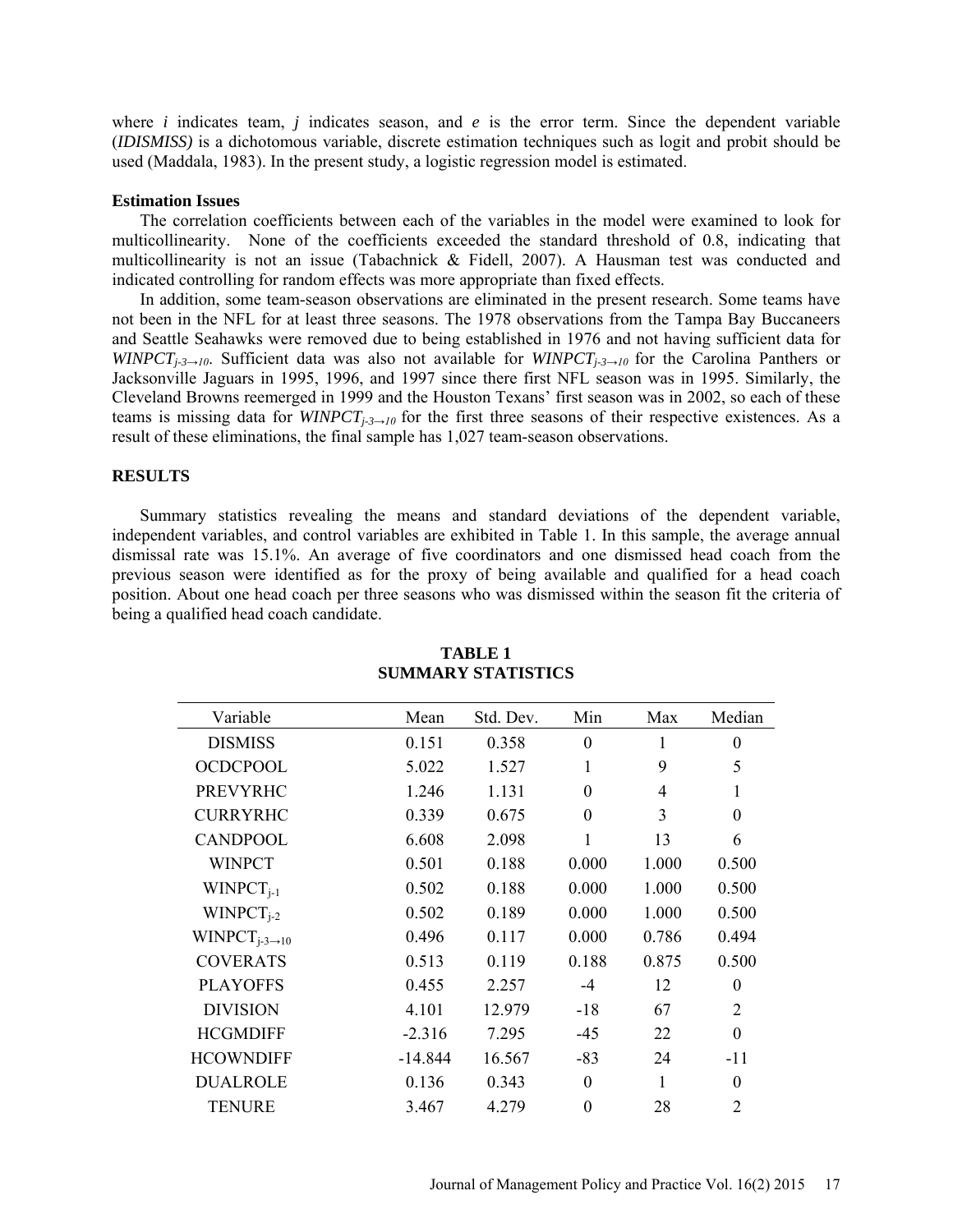| <b>FIRMSIZE</b> | 4.309  | 4.196 | 0.220            | 19.832 | 2.857          |  |
|-----------------|--------|-------|------------------|--------|----------------|--|
| <b>OPENINGS</b> | 5.828  | 2.251 |                  | 11     | 6              |  |
| ORIGINAL        | 0.202  | 0.401 | $\theta$         |        | $\overline{0}$ |  |
| <b>SINGLE</b>   | 0.394  | 0.489 | $\theta$         |        | $\Omega$       |  |
| <b>CONSORT</b>  | 0.219  | 0.414 | $\boldsymbol{0}$ |        | $\theta$       |  |
| <b>FIRSTGEN</b> | 0.213  | 0.410 | $\theta$         |        | $\theta$       |  |
| <b>SUBGEN</b>   | 0.139  | 0.346 | $\theta$         |        | $\Omega$       |  |
| <b>PUBLIC</b>   | 0.034  | 0.182 | $\theta$         |        | $\theta$       |  |
| <b>MINORITY</b> | 0.097  | 0.297 | $\theta$         |        | $\Omega$       |  |
| AGE             | 50.559 | 6.867 | 32               | 72     | 50             |  |
| $N=1.027$       |        |       |                  |        |                |  |

Table 2 displays the random effects logistic regression results. In Table 2, five different models estimations are displayed. The first three models include only one of the three elements of the candidate pool explained earlier in this article. The fourth model includes each candidate pool qualification. The final model includes a combined count of these three elements. The independent variables of interest *OCDCPOOL*, *PREVYRHC*, and *CANDPOOL* have negative coefficients and are statistically insignificant in each of the models. On the other hand, CURRYRHC has a positive coefficient, but is also statistically insignificant.

|                                                 | <b>OCDCPOOL</b> | <b>PREVYRHC</b> | <b>CURRYRHC</b> | All Pools   | <b>CANDPOOL</b> |
|-------------------------------------------------|-----------------|-----------------|-----------------|-------------|-----------------|
| Variable                                        | Model           | Model           | Model           | Model       | Model           |
| <b>OCDCPOOL</b>                                 | $-0.052$        |                 |                 | $-0.055$    |                 |
|                                                 | (0.070)         |                 |                 | (0.071)     |                 |
| <b>PREVYRHC</b>                                 |                 | $-0.067$        |                 | $-0.043$    |                 |
|                                                 |                 | (0.097)         |                 | (0.100)     |                 |
| <b>CURRYRHC</b>                                 |                 |                 | 0.156           | 0.153       |                 |
|                                                 |                 |                 | (0.152)         | (0.155)     |                 |
| <b>CANDPOOL</b>                                 |                 |                 |                 |             | $-0.030$        |
|                                                 |                 |                 |                 |             | (0.052)         |
| <b>WINPCT</b>                                   | $-6.194***$     | $-6.149***$     | $-6.165***$     | $-6.162***$ | $-6.177***$     |
|                                                 | (0.893)         | (0.893)         | (0.891)         | (0.893)     | (0.893)         |
| $WINPCT_{i-1}$                                  | $-0.638$        | $-0.638$        | $-0.652$        | $-0.616$    | $-0.638$        |
|                                                 | (0.729)         | (0.730)         | (0.729)         | (0.731)     | (0.730)         |
| $WINPCT_{i-2}$                                  | 0.917           | 0.890           | 0.877           | 0.874       | 0.912           |
|                                                 | (0.641)         | (0.643)         | (0.642)         | (0.642)     | (0.642)         |
| WINPCT <sub>j-3<math>\rightarrow</math>10</sub> | 1.331           | 1.310           | 1.333           | 1.385       | 1.316           |
|                                                 | (1.120)         | (1.120)         | (1.117)         | (1.120)     | (1.120)         |
| <b>COVERATS</b>                                 | $-2.431**$      | $-2.453**$      | $-2.453**$      | $-2.457**$  | $-2.438**$      |
|                                                 | (1.211)         | (1.208)         | (1.209)         | (1.212)     | (1.209)         |

**TABLE 2 LOGISTIC REGRESSION RESULTS; DEPENDENT VARIABLE IS** *IDISMISS*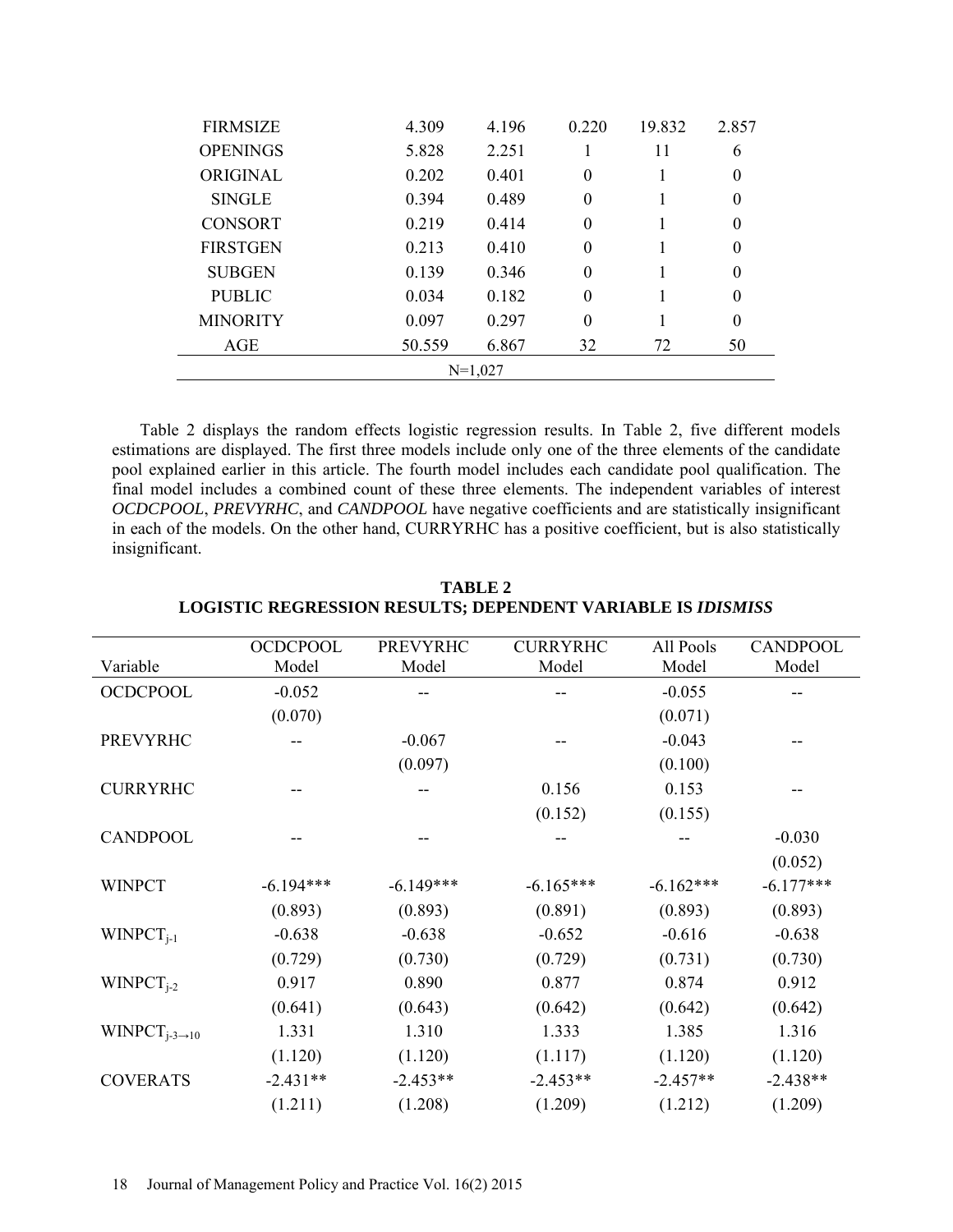| <b>PLAYOFFS</b>  | $-0.231***$ | $-0.226***$ | $-0.224***$ | $-0.230***$ | $-0.229***$ |
|------------------|-------------|-------------|-------------|-------------|-------------|
|                  | (0.077)     | (0.077)     | (0.077)     | (0.078)     | (0.077)     |
| <b>DIVISION</b>  | $-0.044***$ | $-0.044***$ | $-0.044***$ | $-0.045***$ | $-0.044***$ |
|                  | (0.017)     | (0.017)     | (0.017)     | (0.017)     | (0.017)     |
| <b>HCGMDIFF</b>  | $-0.032**$  | $-0.031**$  | $-0.033**$  | $-0.032**$  | $-0.032**$  |
|                  | (0.014)     | (0.015)     | (0.014)     | (0.015)     | (0.015)     |
| <b>HCOWNDIFF</b> | $-0.006$    | $-0.006$    | $-0.005$    | $-0.006$    | $-0.006$    |
|                  | (0.009)     | (0.009)     | (0.009)     | (0.009)     | (0.009)     |
| <b>DUALROLE</b>  | $-0.432$    | $-0.443$    | $-0.460$    | $-0.428$    | $-0.435$    |
|                  | (0.352)     | (0.351)     | (0.350)     | (0.353)     | (0.353)     |
| <b>TENURE</b>    | $0.102**$   | $0.103**$   | $0.104**$   | $0.102**$   | $0.102**$   |
|                  | (0.046)     | (0.046)     | (0.046)     | (0.046)     | (0.046)     |
| <b>FIRSTYR</b>   | $-1.511***$ | $-1.488***$ | $-1.496***$ | $-1.493***$ | $-1.502***$ |
|                  | (0.358)     | (0.357)     | (0.357)     | (0.358)     | (0.357)     |
| <b>FIRMSIZE</b>  | $-0.020$    | $-0.022$    | $-0.021$    | $-0.020$    | $-0.021$    |
|                  | (0.027)     | (0.027)     | (0.027)     | (0.027)     | (0.027)     |
| <b>OPENINGS</b>  | 0.010       | < 0.001     | $-0.004$    | $-0.009$    | 0.008       |
|                  | (0.047)     | (0.049)     | (0.049)     | (0.050)     | (0.047)     |
| ORIGINAL         | $-0.285$    | $-0.275$    | $-0.264$    | $-0.293$    | $-0.281$    |
|                  | (0.298)     | (0.297)     | (0.297)     | (0.299)     | (0.298)     |
| <b>SINGLE</b>    | 0.263       | 0.266       | 0.174       | 0.269       | 0.272       |
|                  | (0.794)     | (0.797)     | (0.794)     | (0.801)     | (0.799)     |
| <b>CONSORT</b>   | 0.723       | 0.718       | 0.602       | 0.707       | 0.733       |
|                  | (0.869)     | (0.870)     | (0.868)     | (0.876)     | (0.874)     |
| <b>FIRSTGEN</b>  | 0.245       | 0.240       | 0.158       | 0.245       | 0.250       |
|                  | (0.815)     | (0.815)     | (0.814)     | (0.819)     | (0.818)     |
| <b>SUBGEN</b>    | 0.140       | 0.147       | 0.012       | 0.143       | 0.155       |
|                  | (0.892)     | (0.894)     | (0.889)     | (0.902)     | (0.900)     |
| <b>MINORITY</b>  | 0.111       | 0.129       | 0.126       | 0.129       | 0.117       |
|                  | (0.367)     | (0.367)     | (0.367)     | (0.367)     | (0.367)     |
| AGE              | 0.013       | 0.013       | 0.014       | 0.014       | 0.013       |
|                  | (0.015)     | (0.015)     | (0.015)     | (0.016)     | (0.015)     |
| Constant         | 0.442       | 0.340       | 0.297       | 0.509       | 0.397       |
|                  | (1.554)     | (1.540)     | (1.535)     | (1.554)     | (1.552)     |
| Random Effects   | Yes         | Yes         | Yes         | Yes         | Yes         |

Notes: Standard errors are in parentheses. \*\*p<.05; \*\*\*p<.01

In all five models, the variables *WINPCT*, *COVERATS*, *PLAYOFFS*, *DIVISION*, *HCGMDIFF*, and *FIRSTYR* all have negative and statistically significant coefficients. *TENURE* is also statistically significant in each of the models, but has a positive coefficient. All of the measures of previous winning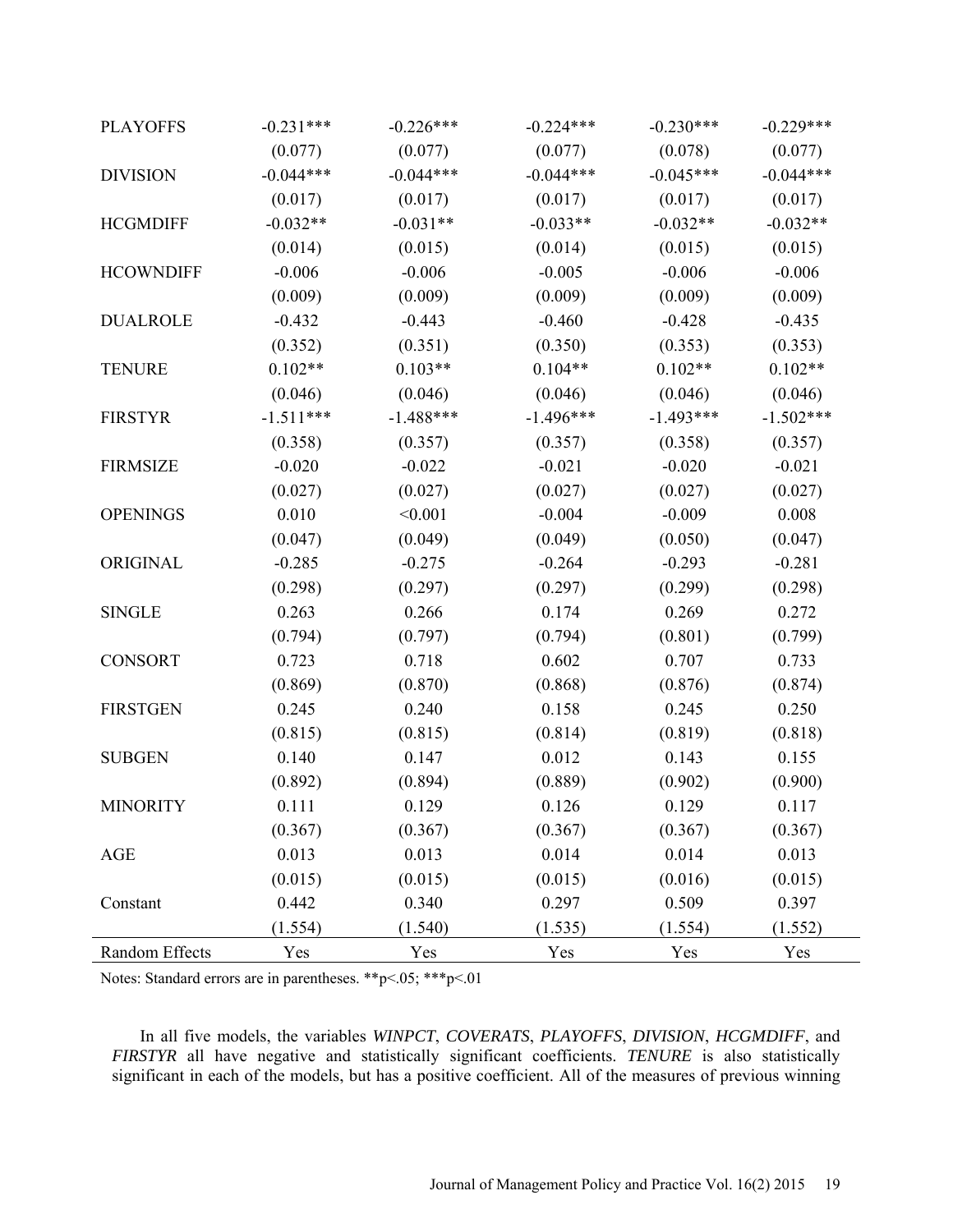percentages, *HCOWNDIFF*, *DUALROLE*, *FIRMSIZE*, *OPENINGS*, all of the ownership types, and both demographic variables were statistically insignificant in all five models.

### **Robustness Checks**

Several robustness checks were conducted to analyze the robustness of the findings presented in Table 2, especially in relation to the independent variables. Various other measures were utilized in an attempt to objectively identify and accurately measure the pool of candidates such as college coaches who were ranked in the top five of the team rankings and under the age of 50 years old, top offensive coordinators who worked under head coaches from defensive-minded backgrounds and vice versa, all head coaches who were dismissed the year prior who were unable to secure head coaching positions in the observed year rather than just those with winning records, and all head coaches who were dismissed during the observed season rather than just those with winning records. Other control variables were included in the model such as tenure squared, organization age, season (i.e., year), dummy variables for major institutional changes within the NFL (i.e., the salary cap<sup>5</sup> and the Rooney Rule<sup>6</sup>), and a count of voluntary exits in the season. None of these variations significantly altered coefficient magnitudes or statistical significance of the independent or control variables which provides evidence for the robustness of the results presented in Table 2.

#### **DISCUSSION**

Understanding the socio-political determinants of CEO dismissals is an important area of research (Fredrickson et al., 1988). The focus of the present study was to use the framework provided by Fredrickson et al. (1988) to develop a comprehensive model for dismissals which included the availability of qualified candidates by identifying actual candidates rather than a proxy for the variable such as firm or industry size. Previous research guided the formation of a pool of available and qualified candidates to quantify the degree to which candidate availability increased the likelihood of CEO dismissals. Additionally, other factors pertinent to CEO dismissal decisions were identified such as ownership types were included in this study.

Whether estimating regression models to examine the impact of each of the independent variables separately, together, or all combined in a single variable, the availability of qualified candidates, as defined in the present study, has no statistically significant effect on the likelihood of a CEO being dismissed. Furthermore, with one exception, each of the independent variables measuring candidate pools had negative coefficients which, if statistically significant, would be counterintuitive since previous literature states candidate pools and CEO dismissals should have a positive relationship (Fredrickson et al., 1988; Parrino, 1997). The statistically insignificant findings challenge the previous research which used firm and industry size to proxy for candidate availability. The insignificant results may also be a reflection of candidate pools which include unqualified candidates or exclude qualified candidates, or the irrationality of decision makers in the CEO dismissal process.

The candidate pools were proxies for dismissed CEOs and promising top managers who could likely be promoted to fill a CEO vacancy. Though necessary measures were taken to determine which candidates would be included within the candidate pools, it is probable that candidates were included in the pool that was not being considered for any CEO vacancies, and conversely, there were candidates being considered for vacancies who were not included in the pools. However, the extent to which these instances occurred are unknown since data is limited with the information pertaining to team's candidate list. One factor which could have significantly affected the candidates being considered to fill vacancies is the preferences of the firm and possible CEO-firm matches. Fee et al. (2006) found no statistically significant difference in promotion rates between offensive and defensive coordinators, however, Solow et al. (2011) noted "[b]eing an offensive coordinator increases the probability of promotion…although [the effect is] small and only marginally significant" (p. 335). Perhaps certain firms will be more inclined to hire a specific type of CEO, whether the criterion is based on the executive's specialty, strategic philosophy, or what type of CEO the predecessor was.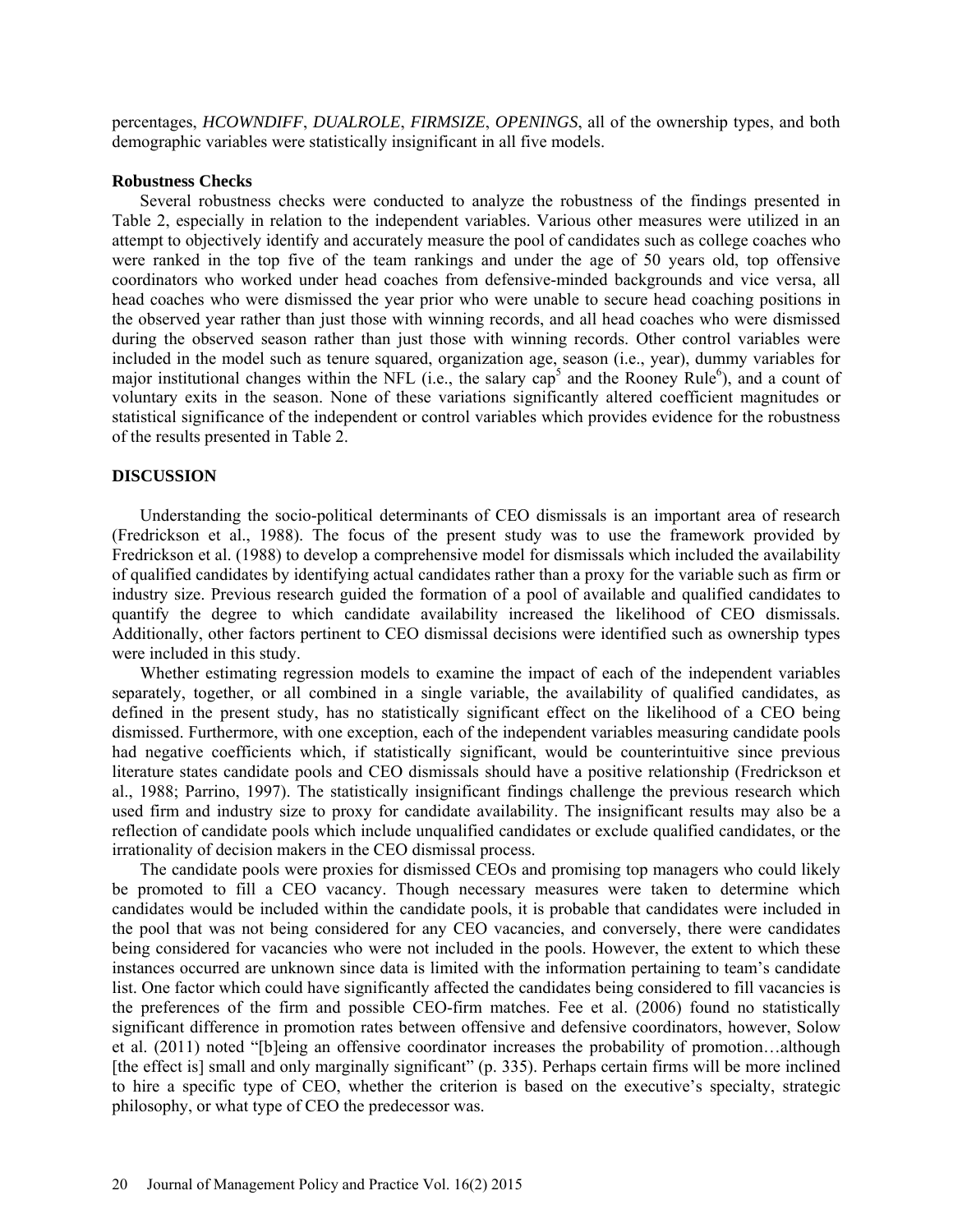Another possible explanation for the null results of the independent variables, and the explanation most supported by previous literature, is the idea of decision makers behaving irrationally. Boards of directors have been known to behave irrationally when dismissing CEOs by not acting in the best interest of the firm and. These irrational decisions may come at the detriment of organizational performance (Fredrickson et al., 1988) and may not have included a complete set of information on which to base these important decisions (Khurana, 2002). Therefore, boards of director may dismiss CEOs without having a sufficient pool of candidates to secure a proficient successor.

The *FIRMSIZE* variable was also statistically insignificant in this study. Though previous studies have found significant results for this variable, the differences in the observed industries and proxies are likely the cause for the differences in results. Firms within the NFL are relatively homogenous in terms of the number of the CEOs oversees. Therefore, firm size is largely controlled for already. In comparison to the studies which have used firm revenues as measures of firm size and therefore candidate availability, the proxy used in the present study may not be representative of firm revenues due to unique attributes of the NFL such as revenue sharing. Furthermore, even if revenue was an adequate proxy for firm size in the NFL, the data is not publicly available. Even though firm size was not measured in this study, the relative homogeneity of firms within the NFL virtually controls for this factor.

Despite evidence indicating ownership structures affect decision making, no evidence exists in the context of the present study to support this claim. This lack of supporting evidence may be attributed to the varying degrees of involvement in decision making from the firm ownership. Some NFL owners may play an active role in the decision to retain or dismiss CEOs, whereas other owners may leave this decision entirely to the discretion of general managers. The lack of owner involvement by at least some organizations may have contributed to the statistically insignificant coefficients for the *HCOWNDIFF* variable when the HCGMDIFF variable was significant.

The regression models did, however, produce statistically significant results for organizational performance as well as at least one variable representative of each of the other three sociopolitical factors identified by Fredrickson et al. (1988). Table 3 presents the actual change in the probability of dismissal. As shown in Table 3, going from the worst organizational performance to the best organizational performance, within the scope of this sample, decreases the likelihood of CEO dismissal by 62%, with all other variables held constant at their means. Organizational performance accounts for the most substantial change in CEO dismissal likelihood. The second most substantial factor is that of CEO tenure which, according to Fredrickson et al. (1988), represents both the board's allegiances and values and the incumbent CEO's power socio-political constructs. CEOs with 28 years of tenure within an organization results in a 42% increase in the likelihood of dismissal when compared to a CEO with less than one year experience. This positive relationship between CEO tenure and likelihood of dismissal is contrary to the Fredrickson et al. (1988) model for CEO dismissals, however, it is a relationship found in similar studies (Holmes, 2011). Differences among previous literature and the present study may be attributable to the inclusion of a variable in the present study which measures difference in tenure between the head coach and board of directors. The coefficient on this variable is negative and significant indicating an increase in CEO tenure, relative to board of director tenure, decreases the probability of CEO dismissal. This variable represents incumbent CEO power and reduced the likelihood of dismissal by 19% when examining the difference between the maximum years of CEO tenure less board tenure (i.e., 22 years) and the minimum years of CEO tenure less board tenure (i.e., 45 years) in this sample.

The other significant variables representing the board's allegiances and values were measures of career success against close rival and elite competitors. A CEO with the maximum success against close rivals realizes a 16% decrease in dismissal likelihood when compared to a CEO with the minimum success against close rival competitors in this sample. Similarly, a CEO with the most success against elite competitors can expect a 17% decrease in the likelihood of dismissal relative to the least successful CEO in terms of competing against elite rivals. These two board allegiances and values variables are consistent with previous literature stating the more a CEO embodies characteristics valued by the board of directors, the less likely a CEO dismissal will occur. The only statistically significant variable representing the board's expectations was that of the expectations of the observed year (i.e., not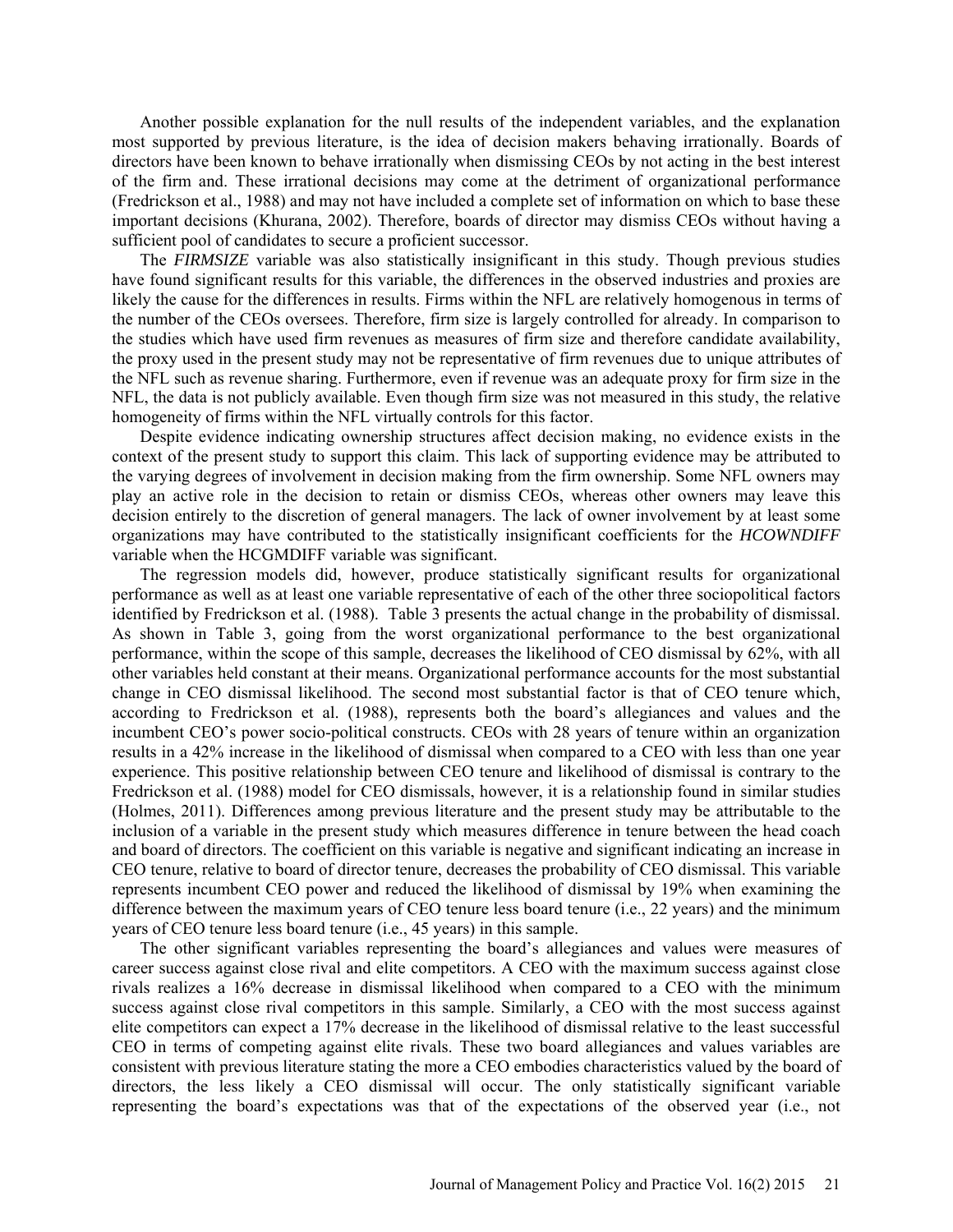expectations based on previous organizational performance). A CEO who meets or exceeds expectations the most in this sample experiences an 11% decrease in dismissal probability compared to a CEO who most infrequently meets or exceeds expectations.

| Variable                     | <b>OCDCPOOL</b> | <b>PREVYRHC</b> | <b>CURRYRHC</b> | All Pools | <b>CANDPOOL</b> |
|------------------------------|-----------------|-----------------|-----------------|-----------|-----------------|
|                              | Model           | Model           | Model           | Model     | Model           |
| <b>OCDCPOOL</b>              | $-0.027$        |                 |                 | $-0.029$  |                 |
| <b>PREVYRHC</b>              |                 | $-0.018$        |                 | $-0.011$  | --              |
| <b>CURRYRHC</b>              |                 |                 | 0.035           | 0.035     | --              |
| <b>CANDPOOL</b>              |                 |                 |                 |           | $-0.023$        |
| <b>WINPCT</b>                | $-0.620$        | $-0.616$        | $-0.617$        | $-0.615$  | $-0.619$        |
| $WINPCT_{i-1}$               | 0.042           | 0.042           | $-0.043$        | 0.040     | 0.042           |
| $WINPCT_{i-2}$               | 0.060           | 0.059           | 0.058           | 0.057     | 0.060           |
| $WINPCT_{j-3\rightarrow 10}$ | 0.062           | 0.061           | 0.062           | 0.064     | 0.061           |
| <b>COVERATS</b>              | $-0.111$        | $-0.112$        | $-0.112$        | $-0.112$  | $-0.111$        |
| <b>PLAYOFFS</b>              | $-0.167$        | $-0.164$        | $-0.163$        | $-0.166$  | $-0.166$        |
| <b>DIVISION</b>              | $-0.160$        | $-0.161$        | $-0.161$        | $-0.161$  | $-0.161$        |
| <b>HCGMDIFF</b>              | $-0.192$        | $-0.188$        | $-0.200$        | $-0.194$  | $-0.189$        |
| <b>HCOWNDIFF</b>             | $-0.050$        | $-0.047$        | $-0.037$        | $-0.045$  | $-0.048$        |
| <b>DUALROLE</b>              | $-0.024$        | $-0.025$        | $-0.026$        | $-0.024$  | $-0.025$        |
| <b>TENURE</b>                | 0.428           | 0.431           | 0.438           | 0.423     | 0.429           |
| <b>FIRSTYR</b>               | $-0.070$        | $-0.070$        | $-0.070$        | $-0.069$  | $-0.070$        |
| <b>FIRMSIZE</b>              | < 0.001         | $-0.025$        | $-0.024$        | $-0.023$  | $-0.024$        |
| <b>OPENINGS</b>              | 0.006           | < 0.001         | $-0.003$        | 0.006     | 0.005           |
| ORIGINAL                     | $-0.017$        | $-0.017$        | $-0.016$        | $-0.017$  | $-0.017$        |
| <b>SINGLE</b>                | 0.017           | 0.018           | 0.011           | 0.018     | 0.018           |
| <b>CONSORTIUM</b>            | 0.060           | 0.056           | 0.045           | 0.054     | 0.057           |
| <b>FIRSTGEN</b>              | 0.017           | 0.016           | 0.011           | 0.017     | 0.017           |
| <b>SECONDGEN</b>             | 0.010           | 0.010           | < 0.001         | 0.010     | 0.011           |
| <b>MINORITY</b>              | 0.007           | 0.009           | 0.009           | 0.009     | 0.008           |
| <b>AGE</b>                   | 0.034           | 0.034           | 0.036           | 0.036     | 0.033           |

# **TABLE 3 CHANGE IN DISMISSAL PROBABILITY AS VALUES MOVE FROM MINIMUM TO MAXIMUM**

# **CONCLUSION**

This research examined the role of candidate availability in CEO dismissal decisions by examining NFL head coaching dismissals. The present study offered an original perspective on candidate availability in which candidates were viewed as individuals available for CEO vacancies rather than being proxied by industry or firm sizes. The unique sample of data was able to control for both industry and firm size further isolating the effects of the candidate pools. The null findings contribute to the extent literature by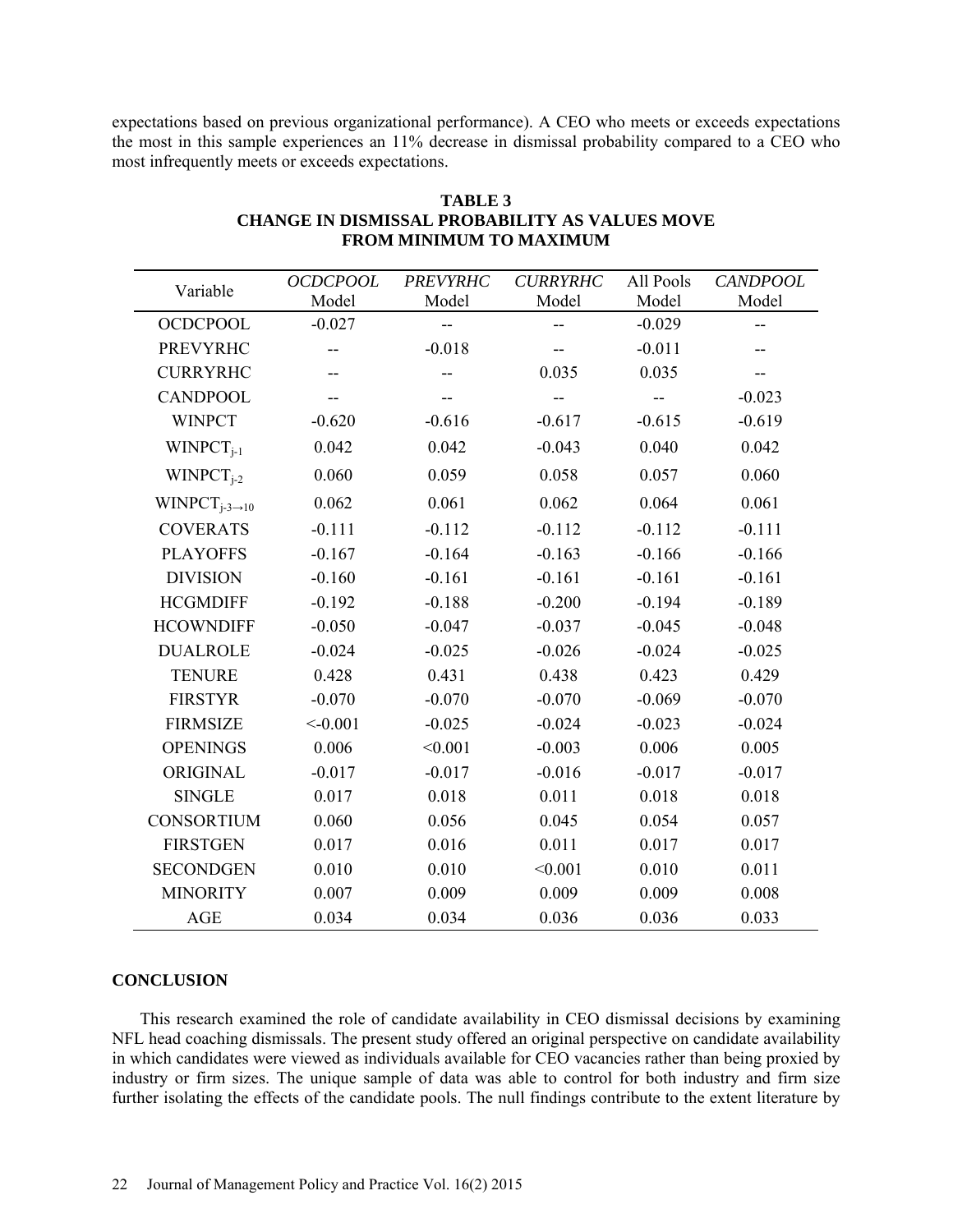challenging the effect of candidate availability on CEO dismissals and providing guidance on identifying candidate pools. Organizational theorists are encouraged to build upon this study to further evaluate the effect of candidate pools separate from firm and industry size.

The present study is not without its limitations. One limitation faced revolves around how the candidate pools were measured and the boards of directors make their decisions. Limited information is available regarding which candidates are interviewed to potentially fill CEO vacancies. Furthermore, the criteria used by boards of directors to evaluate and select candidates are not disclosed to the public. Future research can work towards reducing these limitations by searching through media sources to identify which candidates were actually interviewed for which vacancies to determine how firms decide who to interview and ultimately who they select. A component of this may incorporate board's allegiances and values in determining the pool of candidates. Future research could also examine if the caliber of candidates influences decisions rather than limiting the candidate pool to a count of available and qualified candidates. Finally, future research can examine whether boards dismiss CEOs based on herd behavior in which boards decisions are based on the actions of boards at other firms (Banerjee, 1992). Finally, future research could build on the role of ownership structures in CEO dismissals, specifically examining the role of ownership structure and involvement in CEO dismissal decisions.

### **ENDNOTES**

- 1. Other keywords used to differentiate dismissals from voluntary departures were dismissed, ousted, and forced to resign.
- 2. There was no significant difference between the raw number of fired head coaches and the number of head coaches standardized by the number of teams per season.
- 3. Another often used proxy for candidate availability is industry size. The number of franchises in the NFL was included as a control variable, but since the number of franchises remained relatively constant (only varying from 28 to 32) in the sample period and the variable is statistically insignificant and did not alter the other variable coefficients in terms of sign and significance, the variable was excluded from the model.
- 4. For the observations in which a dismissal is recorded, the OPENINGS variable consists of the number of vacancies minus the vacancy which is a result of the observed dismissal.
- 5. The salary cap was instituted in 1993 and set limits on how the collective salary of the team which could be paid by an NFL franchise.
- 6. The Rooney Rule was instituted in 2003 and requires NFL teams to interview at least one minority candidate for head coaching vacancies (Solow et al., 2011).

### **REFERENCES**

- Allen, W. D., & Chadwick, C. (2012). Performance, expectations, and managerial dismissal evidence from the National Football League. *Journal of Sports Economics*, *13*, 337-363.
- Andres, C. (2008). Large shareholders and firm performance—An empirical examination of foundingfamily ownership. *Journal of Corporate Finance, 14*, 431-445.
- Banerjee, A. V. (1992). A simple model of herd behavior. *Quarterly Journal of Economics, 107*, 797-817.
- Boeker, W. (1992). Power and managerial dismissal: Scapegoating at the top. *Administrative Science Quarterly, 37*, 400-421.
- Brown, T., Farrell, K. A., & Zorn, T. (2007). Performance measurement & matching: The market for football coaches. *Quarterly Journal of Business and Economics, 46*, 21-35.
- Cannella, A. A., & Lubatkin, M. (1993). Succession as a sociopolitical process: Internal impediments to outsider selection. *Academy of Management Journal*, *36*, 763-793.
- Carroll, G. R. (1984). Dynamics of publisher succession in newspaper organizations. *Administrative Science Quarterly, 29*, 93-113.
- Crossland, C., & Chen, G. (2013). Executive accountability around the world: Sources of cross-national variation in firm performance–CEO dismissal sensitivity. *Strategic Organization*, *11*, 78-109.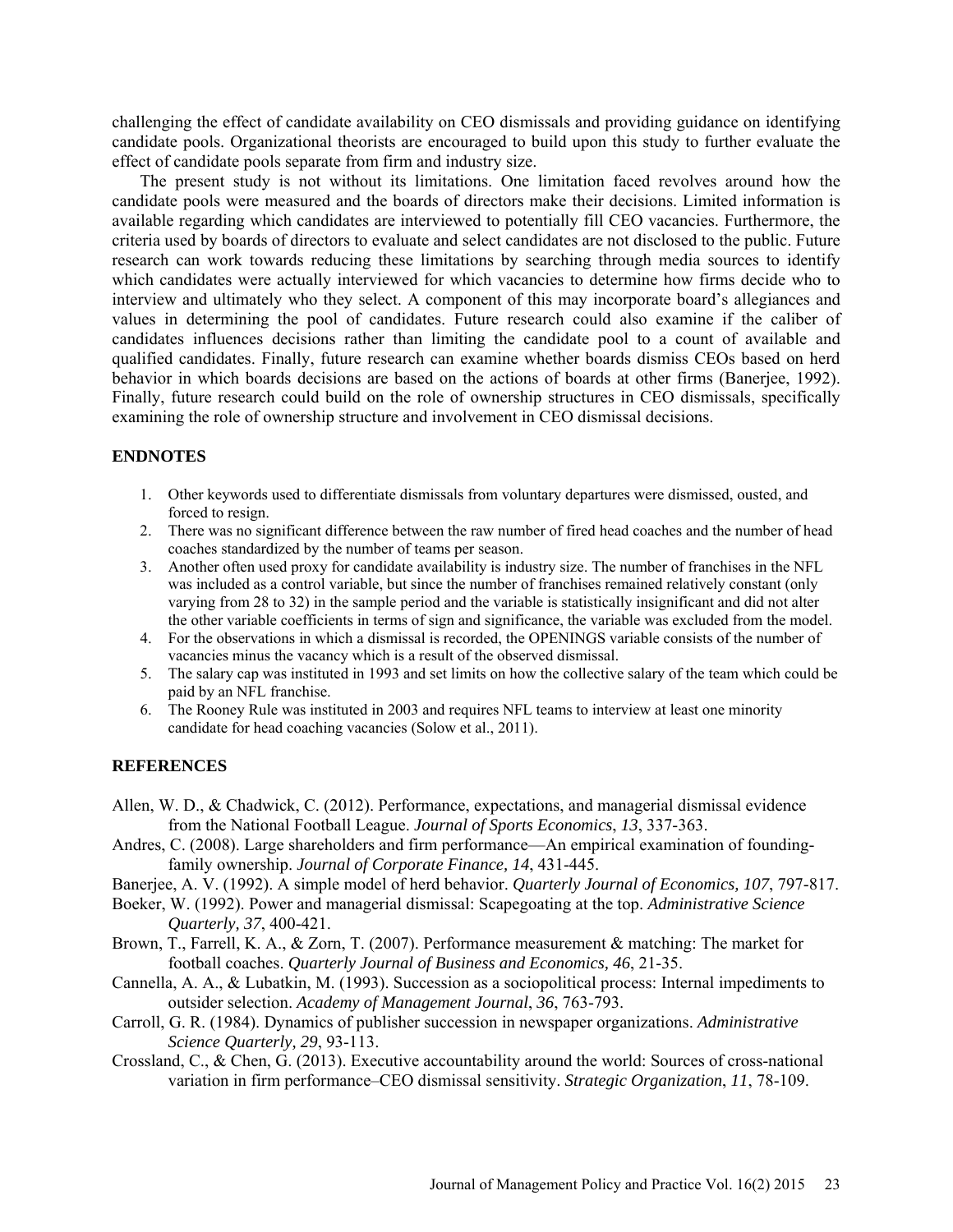- Dalton, D. R., & Kesner, I. F. (1983). Inside/outside succession and organizational size: The pragmatics of executive replacement. *Academy of Management Journal*, *26*, 736-742.
- Davidson III, W. N., Ning, Y., Rakowski, D., & Elsaid, E. (2008). The antecedents of simultaneous appointments to CEO and chair. *Journal of Management & Governance*, *12*, 381-401.
- Day, D. V., Gordon, S., & Fink, C. (2012). The sporting life: Exploring organizations through the lens of sport. *Academy of Management Annals*, *6*, 397-433.
- Eisenberg, T., Sundgren, S., & Wells, M. T. (1998). Larger board size and decreasing firm value in small firms. *Journal of Financial Economics, 48*, 35-54.
- Farrell, K. A., & Whidbee, D. A. (2003). Impact of firm performance expectations on CEO turnover and replacement decisions. *Journal of Accounting and Economics*, *36*, 165-196.
- Fee, C. E., Hadlock, C. J., & Pierce, J. R. (2006). Promotions in the internal and external labor market: Evidence from professional football coaching careers. *Journal of Business*, *79*, 821-850.
- Fredrickson, J. W., Hambrick, D. C., & Baumrin, S. (1988). A model of CEO dismissal. *Academy of Management Review*, *13*, 255-270.
- Greve, P. M. (2009). *International mobility in executive labour markets* (Doctoral dissertation, University of St. Gallen).
- Haleblian, J., & Rajagopalan, N. (2006). A cognitive model of CEO dismissal: Understanding the influence of board perceptions, attributions and efficacy beliefs. *Journal of Management Studies*, *43*, 1009-1026.
- Holmes, P. (2011). Win or go home: Why college football coaches get fired. *Journal of Sports Economics*, *12*, 157-178.
- Huson, M. R., Parrino, R., & Starks, L. T. (2001). Internal monitoring mechanisms and CEO turnover: A long‐term perspective. *Journal of Finance*, *56*, 2265-2297.
- Jalal, A. M., & Prezas, A. P. (2012). Outsider CEO succession and firm performance. *Journal of Economics and Business*, *64*, 399-426.
- Keller, R. H. (2014). Is team based tacit knowledge transferable? Players as strategic resources. *Journal of Management Policy and Practice*, *15*, 40-50.
- Kesner, I. F., & Sebora, T. C. (1994). Executive succession: Past, present & future. *Journal of Management*, *20*, 327-372.
- Khurana, R. (2002). *Searching for a corporate savior: The irrational quest for charismatic CEOs*. Princeton University Press.
- Kilduff, G. J., Elfenbein, H. A. & Staw, B. M. (2010). The psychology of rivalry: A relationally dependent analysis of competition. *Academy of Management Journal*, *53*, 943–969.
- Kosnik, R. D. (1990). Effects of board demography and directors' incentives on corporate green mail decisions. *Academy of Management Journal*, *33*, 129-150.
- Lausten, M. (2002). CEO turnover, firm performance and corporate governance: Empirical evidence on Danish firms. *International Journal of Industrial Organization*, *20*, 391-414.
- Longley, N., & Wong, G. (2011). The speed of human capital formation in the baseball industry: The information value of minor‐league performance in predicting major‐league performance. *Managerial and Decision Economics, 32*, 193-204.
- Maddala, G. S. (1983). *Limited-dependent and qualitative variables in econometrics.* Cambridge: Cambridge University Press.
- Marburger, D. R. (2013). How are athletic directors rewarded in the NCAA Football Bowl Subdivision? *Journal of Sports Economics* (in press). doi: 10.1177/1527002512474280
- Mielke, D. (2007). Coaching experience, playing experience and coaching tenure. *International Journal of Sports Science and Coaching*, *2*, 105-108.
- Mintzberg, H. (1983). *Power in and around organizations*. Englewood Cliffs, NJ: Prentice-Hall.
- Mizruchi, M. S. (1983). Who controls whom? An examination of the relation between management and boards of directors in large American corporations. *Academy of Management Review, 8*, 426-435.